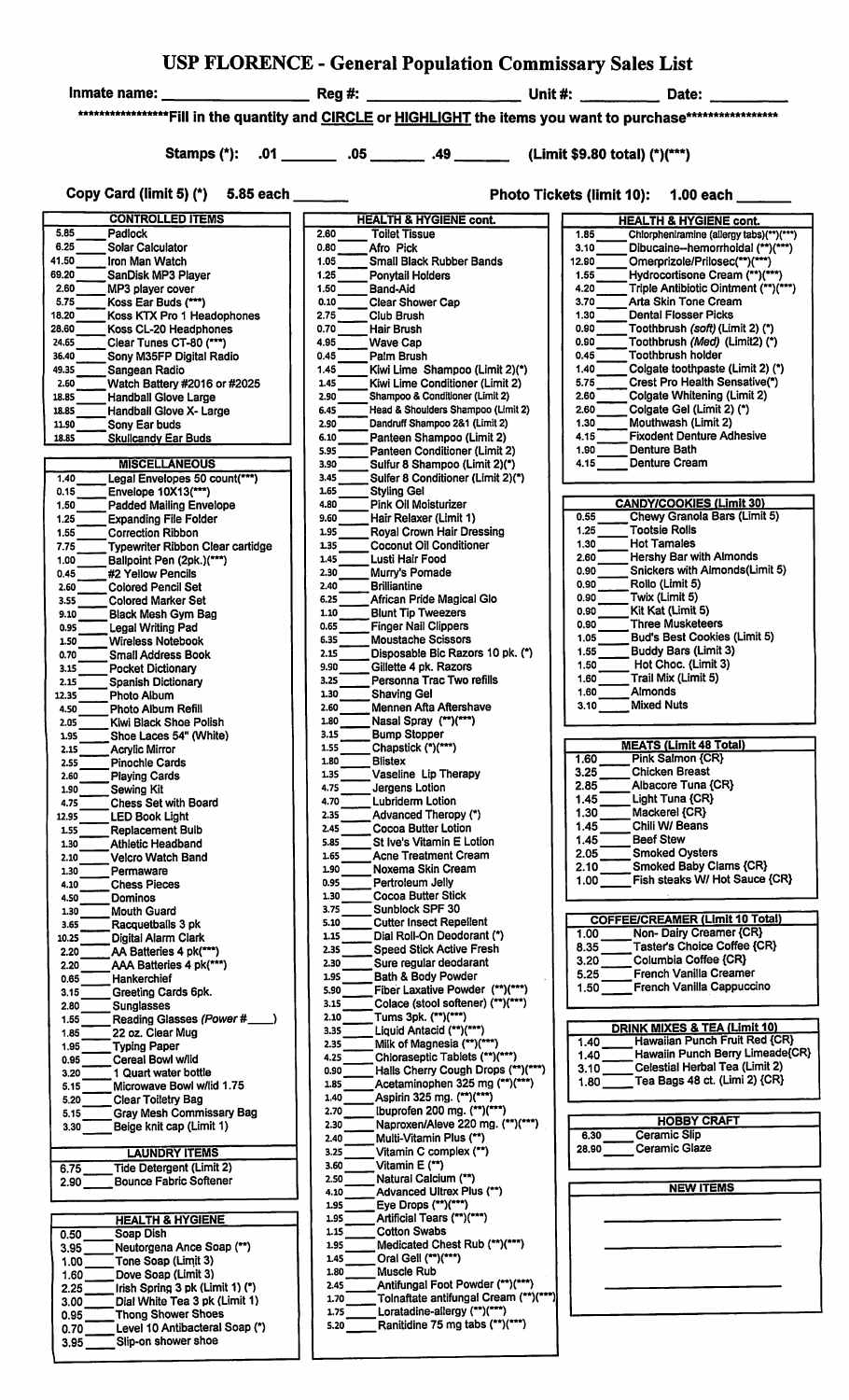| RICE/NOODLES/BEANS (Limit 48 Total)                         | <b>CLOTHING &amp; SHOES cont.</b>                                          |                                                           |
|-------------------------------------------------------------|----------------------------------------------------------------------------|-----------------------------------------------------------|
| Mac & Chees<br>0.80                                         | Gray Thermal Top 1 x-Large<br>7.80<br>Gray Theramal Top 2 X-Large<br>8.45  | PRICES ARE SUBJECT TO                                     |
| <b>Angel Hair Pasta</b><br>1.05<br>Brown Rice {CR}<br>1.20  | Gray Thermal Top 3 X-Large<br>8.45                                         | <b>CHANGE WITHOUT NOTICE</b>                              |
| Nacho Rice {CR}<br>1.70                                     | Gray Thermal Top 4 X-Large<br>8.45                                         |                                                           |
| Chorizo & Beans {CR}<br>2.05                                | Gray Theral Top 5 X-Large<br>8.45                                          |                                                           |
| Plain White Rice {CR}<br>1.30                               | Gray Thermal Bottom 1 X-Large<br>7.80                                      |                                                           |
| 1.70<br><b>Refried Beans</b>                                | Gray Thermal Bottom 2 X-Large<br>8.45                                      | <b>CHECK THE POSTED</b>                                   |
|                                                             | Gray Thermal Bottom 3 X-Large<br>8.45                                      | <b>OUT OF STOCK AND</b>                                   |
|                                                             | Gray Thermal Bottom 4 X-Large<br>8.45                                      | <b>AVAILABILITY LIST</b>                                  |
| <b>FRUITS &amp; NUTS (Limit 48 Total)</b>                   | Gray Thermal Bottom 5 X- Large<br>8.45<br>7.45<br>Boxer Brief 2 pk. Medium |                                                           |
| <b>Roasted Peanuts {CR}</b><br>1.00                         | 7.45<br>Boxer Brief 2 pk. Large                                            | <b>ABSOLUTELY</b>                                         |
| <b>Sunflower Kernels</b><br>0.80<br>Cashews                 | 7.45<br>Boxer Brief 2 pk 1X-Large                                          | NO.                                                       |
| 2.50<br><b>Butter Popcorn {CR}</b><br>0.50                  | 7.45<br>Boxer Brief 2 pk 2X-Large                                          | <b>ADD-ONS OR SUBSTITUTIONS</b>                           |
| Natural Popcorn {CR}<br>0.45                                | 7.45<br>Boxer Brief 2 pk 3X-Large                                          |                                                           |
| 0.65<br><b>Corn Nuts</b>                                    | Boxer Brief 2 pk 4X-Large<br>7.25                                          |                                                           |
|                                                             | <b>Russell Sweat Shirt Medium</b><br>13,65                                 |                                                           |
|                                                             | 14.30<br><b>Russell Sweat Shirt X-Large</b>                                |                                                           |
| <b>SAUSAGE &amp; CHEESE (Limit 48)</b>                      | 14.30<br><b>Russell Sweat Shirt 2 X-Large</b>                              |                                                           |
| <b>Sharp Cheese Cup (Limit 4)</b><br>1.80                   | 14.30<br><b>Russell Sweat Shirt 3 X-Large</b>                              | <b>ALL SALES ARE FINAL</b>                                |
| Jalapeno Cheese Cup (Limit 4)<br>1.80                       | 14.30<br><b>Russell Sweat Shirt 4 X-Large</b>                              | <b>WHEN YOU LEAVE THE</b>                                 |
| Velveeta Cheese (Limit 4)<br>2.90                           | 20.15<br>Phoenix Sweat Shirt 5 X-Large                                     | <b>SALES STATION</b>                                      |
| Mozzerella Cheese (Limit 4)<br>1.70                         | 17.55<br><b>Russell Sweat Pant Large</b>                                   |                                                           |
| Parmesan Cheese (Limit 2)<br>3.15                           | 17.55<br><b>Russell Sweat Pant 1X- Large</b>                               |                                                           |
| Beef Summer Sausage (Limit 10)<br>1.70                      | 17.55<br><b>Russell Sweat Pant 2X- Large</b>                               |                                                           |
| Hot & Spicy Summer Sausage (Limit 10)<br>1.70               | 17.55<br><b>Russell Sweat Pant 3X- Large</b>                               |                                                           |
| Turkey Log (Limit 10)<br>1.80                               | 17.55<br><b>Russell Sweat Pant 4X-Large</b><br>23.40                       |                                                           |
|                                                             | <b>Russell Sweat Pant 5X-Large</b><br>9.75<br>A-Shirt 3 pk. Large          |                                                           |
| <b>OTHER FOODS</b>                                          | 9.75<br>A-Shirt 3 pk. X-Large                                              | <b>INMATES NOT PRESENT</b>                                |
| 1.50<br>Salt & Pepper {CR}                                  | A-Shirt 3 pk. 2X-Large<br>11.70                                            | <b>WHEN THEIR NUMBER IS</b>                               |
| Olive oil (Limit 4) {CR}<br>4.55                            | 11.70<br>A-Shirt 3 pk. 3X-Large                                            | <b>CALLED WILL FORFEIT</b>                                |
| 1,70<br>Jalapeno Wheels {CR}                                | 13.00<br>A-Shirt 2pk. 4X-Large                                             | THEIR TURN TO SHOP                                        |
| 1.30<br><b>Vegetable Flakes</b>                             | 5.60<br>Gray T-Shirt X-Large                                               | FOR THE WEEK                                              |
| 1.15<br><b>Season Salt</b>                                  | 5.60<br>Gray T-Shirt 2X-Large                                              |                                                           |
| 0.95<br><b>Hot Beef Stick</b>                               | 5.60<br>Gray T-Shirt 3X-Large                                              |                                                           |
| <b>Teriyaki Stick</b><br>0.90                               | 5,60<br>Gray T-Shirt 4X-Large                                              |                                                           |
| 2.20<br><b>Pepperoni Slices</b>                             | 9.10<br>Gray T-Shirt 5X-Large                                              |                                                           |
| 0.55<br>Garlic Cloves 2pk.                                  | 13.00<br><b>Sweat Short Large</b>                                          |                                                           |
| <b>Minced Onions</b><br>0.90                                | 16.90<br><b>Sweat Short X-Large</b>                                        |                                                           |
| 1.70<br><b>Sov Sauce</b>                                    | 16.90<br><b>Sweat Short 2X-Large</b>                                       |                                                           |
| 1.55<br>Sazon Goya                                          | 15.60<br><b>Sweat Short 3X-Large</b>                                       | <b>ITEM WITH AN (*)</b><br><b>INDICATES ITEMS THAT AR</b> |
| 0.60<br>Dill Pickle                                         | 19.50<br><b>Sweat Short 4X-Large</b>                                       | ON THE COMMISSARY                                         |
| 0.95<br><b>Mustard</b>                                      | 22.75<br><b>Sweat Short 5X-Large</b><br><b>Gray Mesh Short X-Large</b>     | <b>RESTRICTION LIST</b>                                   |
| Mayonnaise {CR}<br>1.80                                     | 18.20<br><b>Gray Mesh Short 2X-Large</b><br>18.85                          |                                                           |
| 1.85<br>Salsa Medium<br>Chili Garlic Sauce {CR}<br>1.75     | Grav Mesh Short 3X-Large<br>18.85                                          |                                                           |
| Viva Pancho Salsa {CR}<br>0.95                              | Gray Mesh Short 4X-Large<br>26.00                                          |                                                           |
| 1.75<br>Sweet & Hot Asian Hot Sauce                         | Gel Insole Size<br>15.55                                                   |                                                           |
| 8.45<br><b>Egg Sense</b>                                    | Shoe Insole<br>2.15                                                        |                                                           |
| Crunchy Peanut Butter (Limit 2){CR}<br>2.45                 | 0.20<br>Ear Plugs                                                          |                                                           |
| Peanut Butter (Limit 2){CR}<br>2.45                         |                                                                            |                                                           |
| Flour Tortillas (Limit 4) {CR}<br>2.00                      |                                                                            |                                                           |
| Corn Tortillas (Limit 4) {CR}<br>2.40                       |                                                                            |                                                           |
| <b>Rolled Oats</b><br>1.85                                  |                                                                            | <b>ITEMS INDICATED WITH (**)</b>                          |
| Vanilla Cocoa Granola<br>3.15                               |                                                                            | ARE OVER THE COUNTER                                      |
|                                                             |                                                                            | <b>MEDICATIONS</b>                                        |
|                                                             | <b>ICE CREAM (Limit 3 Total)</b>                                           |                                                           |
| <b>CHIPS (Limit 6 Bags Total)</b>                           | Check daily availability list.                                             |                                                           |
| 2.15<br><b>Doritos</b>                                      |                                                                            |                                                           |
| <b>BBQ Corn Chips {CR}</b><br>2.15<br><b>Pork Cracklins</b> |                                                                            |                                                           |
| 2.30<br>Hot, Hot Barbeque {CR}                              |                                                                            | <b>ITEMS MARKED WITH (***)</b>                            |
| 1.30<br>Tortilla Chip- rounds<br>2.05                       |                                                                            | CAN ONLY BE PURCHASED WI                                  |
| Jalapeno {CR}<br>1.30                                       |                                                                            | ON BP-199 REFUSAL                                         |
|                                                             |                                                                            |                                                           |
|                                                             |                                                                            |                                                           |
|                                                             |                                                                            |                                                           |
|                                                             |                                                                            |                                                           |
| <b>CRACKERS (Limit 6 Total)</b>                             |                                                                            |                                                           |
| <b>Saltine Crackers {CR}</b><br>1.90                        |                                                                            | <b>ITEMS INDICATED WITH {C</b>                            |
| 2.50<br><b>Snack Crackers {CR}</b>                          |                                                                            | ARE CERTIFIED RELIGIOUS                                   |
| <b>Wheat Crackers</b><br>1.60                               |                                                                            |                                                           |
| <b>Cheese Crackers {CR}</b><br>1.95                         |                                                                            |                                                           |
|                                                             | SODA (Limit 3-12 pks) {CR}                                                 |                                                           |
|                                                             | Check daily availability list.                                             |                                                           |
| <b>SOUPS (Limit 48 Total)</b>                               |                                                                            |                                                           |
| California Vegetable Soup<br>0.50                           |                                                                            |                                                           |
| Ramen Chicken Soup<br>0.25                                  |                                                                            |                                                           |
| 0.25<br>Ramen Chili Soup                                    |                                                                            |                                                           |
| 0.25<br><b>Beef</b>                                         |                                                                            |                                                           |
| Oriental<br>0.25                                            |                                                                            |                                                           |
| Hot & Spicy Vegetable<br>0.25                               |                                                                            |                                                           |
|                                                             |                                                                            |                                                           |
|                                                             |                                                                            |                                                           |
| <b>CLOTHING &amp; SHOES</b>                                 |                                                                            |                                                           |
| <b>Gray Baseball Cap</b><br>3.60                            |                                                                            | J.Oliver, Warden                                          |
| Crew Socks 6 pk. 6/12 or 12/14<br>9.75                      |                                                                            | Undated February 26,2014                                  |
| 1/4 socks<br>8.45                                           |                                                                            |                                                           |
| <b>Shower Shoes Size</b><br>3.75                            |                                                                            |                                                           |
| Wash Cloth (Limit 3)<br>1.95                                |                                                                            |                                                           |

Towel

 $9.10$ 

 $\hat{\Phi}$ 

# **CHECK THE POSTED**<br>OUT OF STOCK AND **AVAILABILITY LIST ABSOLUTELY NO ADD-ONS OR SUBSTITUTIONS ALL SALES ARE FINAL<br>WHEN YOU LEAVE THE<br>SALES STATION INMATES NOT PRESENT<br>WHEN THEIR NUMBER IS<br>CALLED WILL FORFEIT<br>THEIR TURN TO SHOP<br>FOR THE WEEK** ITEM WITH AN (\*)<br>INDICATES ITEMS THAT ARE<br>ON THE COMMISSARY<br>RESTRICTION LIST ITEMS INDICATED WITH (\*\*)<br>ARE OVER THE COUNTER<br>MEDICATIONS

ITEMS MARKED WITH (\*\*\*)<br>CAN ONLY BE PURCHASED WHILE<br>ON BP-199 REFUSAL

## **ITEMS INDICATED WITH {CR}**<br>ARE CERTIFIED RELIGIOUS

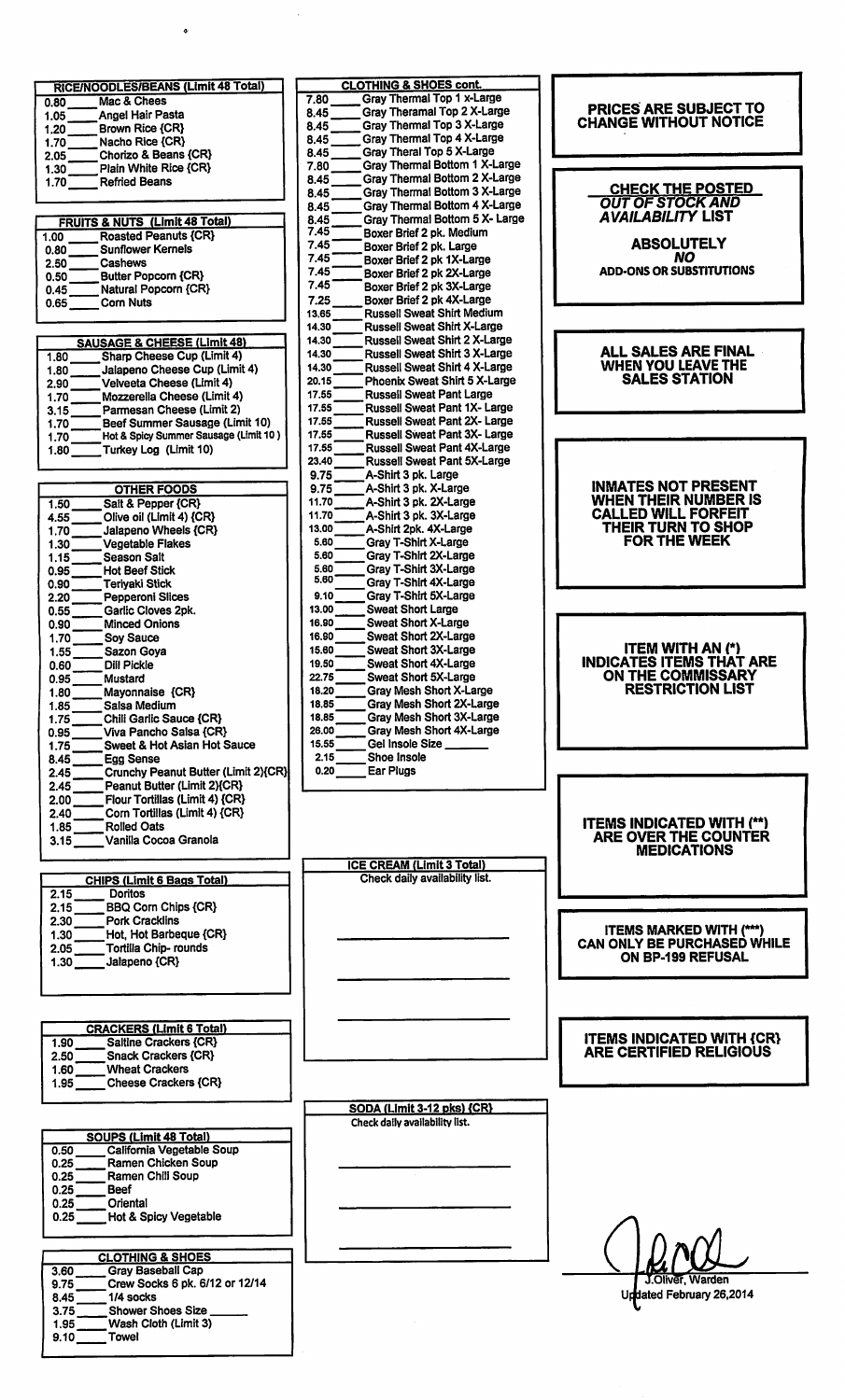| Inmate Name:                                                                                       | $Reg$ #: $\_\_$                                                        | Cell #:                                         | Date:                                                |
|----------------------------------------------------------------------------------------------------|------------------------------------------------------------------------|-------------------------------------------------|------------------------------------------------------|
|                                                                                                    | Fill in the quantity and <b>CIRCLE</b> the items you want to purchase. |                                                 |                                                      |
| You may not exceed quantity limits for each category. Do <b>NOT</b> write other items on the list. |                                                                        |                                                 |                                                      |
| .05<br>Stamps (*):<br>.01                                                                          | .49                                                                    |                                                 | (Limit \$9.80 in SHU) (\$19.60 total in SMU)(*)(***) |
|                                                                                                    | ITEMS NOTED AS NAIS ARE NOT AVAILABLE IN SHU                           |                                                 |                                                      |
| ITEMS INDICATED WITH (*) CAN BE PURCHASED BY INMATES ON COMMISSARY RESTRICTIONS                    |                                                                        |                                                 |                                                      |
|                                                                                                    | ITEMS INDICATED WITH (**) ARE LISTED AS KOSHER                         |                                                 |                                                      |
| ITEMS INDICATED WITH (***) CAN BE PURCHASED BY INMATES ON BP-199 REFUSAL (programming)             |                                                                        |                                                 |                                                      |
| <b>Stationery</b>                                                                                  | <b>OTC Medication &amp; Hygiene.</b>                                   |                                                 | <b>Miscellaneous</b>                                 |
| Legal Writing Pad (Limit 1)(*)(***)<br>0.95                                                        | (Limit 6 Items total)                                                  | 0.45                                            | Palm Brush (Limit 1)                                 |
| 10x13 Envelopes (Limit 6)(*)(***)<br>0.15                                                          | 4.25                                                                   | 2.15<br>Chloraseptic Lozenges (Limit 1)(*)(***) | Acrylic Mirror (Limit 1) NAIS.                       |
| Envelope 50 ct. (Limit 1)(*)(***)<br>1.40                                                          | Cough Drops (Limit 3)(*)(***)<br>0.90                                  | 0.95                                            | Shower Shoes (Limit 1)(*)                            |
| Flex - Pen (Limit 2)(*)(***)<br>0.40                                                               | 1.30                                                                   | 3.15<br>Chlorpheniramine- (limit 1)(*)(***)     | Pocket Dictionary (Limit 1)                          |
| Sketch Pad (Limit 1)<br>1.25                                                                       | 1.85                                                                   | 0.70<br>Loratadine-Allergy (Limit 1)(")(***)    | <b>Address Book (Limit 1)</b>                        |
| Mini colored pencils (Limit 1)<br>1.20                                                             | 2.10<br>Tums 3 pk. (Limit 1)(*)(***)                                   | 3.15                                            | Greeting Cards 6pk. (Limit 1)                        |
|                                                                                                    | 3.45                                                                   | 24.65<br>Antacid Liquid (Limit 1)(*)(***)       | Cleartunes radio(*)(***) 1 a year                    |
| -Soap (Limit 3 Bars)                                                                               | 5.20                                                                   | 6.50<br>Ranitidine Tablets (Limit 1)(")(""")    | Ear Buds (1 per year)(*)(***)                        |
| Soap dish (Limit 1)(*)<br>0.50                                                                     | Omeprazole (Limit 1)(*)(***)<br>12.90                                  | 2.60                                            | Playing Cards (Limit 1)                              |
| Level-10 Anti-Bacterial(*)<br>0.70                                                                 | 2.55                                                                   | 1.30<br>Milk of Magnesia (Limit $1$ )(***)      | Reading Glasses (Limit 1)(*)                         |
| Tone Soap (*)<br>1.00                                                                              | 1.95                                                                   | Acetaminophen 325mg/100ct (*)(***)              | Power -- 1.25 thru 3.00                              |
| Neutrogena Soap (*)<br>3.75                                                                        | Asprin 325mg/100 ct (*)(***)<br>1.40                                   |                                                 | Power #                                              |
|                                                                                                    | 2.75                                                                   | 3.10<br>Ibuprofen 200mg/100 ct.(*)(***)         | Toilet Tissue(Limit 1) NAIS                          |
| Hair Care (Limit 3 items total)                                                                    | 2.40                                                                   | Naproxen 220mg/24 ct.(*)(***)                   |                                                      |
| 0.45<br>Conditioner (limit 1)                                                                      | Nasal Spray $(*)$ (***)<br>1.80                                        | AR.                                             | Batteries (Limit 2) $(***)$                          |
| Shampoo (Limit 1)(*)<br>0.45                                                                       | Artificial Tears (*)(***)<br>1.95                                      | 2.20                                            | AA Batteries (*)                                     |
| Sulfur 8 Shampoo (Limit 1)(*)<br>3.90                                                              | 1.70                                                                   | 2.20<br>Tolnaftate antifungal cream (*)(***)    | AAA Batteries (*)                                    |
| Sulfur 8 Conditioner (Limit 1)(*)<br>3.45                                                          | 1.30                                                                   | Clotrimazole Antifungal Cream (*)(***)          |                                                      |
| Royal Hair Dressing (Limit 1) NAIS<br>1.95                                                         | Oral Gel (*)(***)<br>1.45                                              |                                                 | Food Items (Limit 3 Item total)                      |
|                                                                                                    | 1.55                                                                   | 0.80<br>Hydrocortisone Cream (*)(***)           | Sunflower Kernels(**)                                |
| Deodorants (Limit 1 Item only)                                                                     | 3.70                                                                   | 1.00<br>Triple Antibiotic Ointment(*)(***)      | Roasted Peanuts (**)                                 |
|                                                                                                    | 3.80<br>Hemorrhold Ointment(*)(***)                                    | 2.00                                            | Peanut Butter Packets (5)(**)                        |
| 2.30<br>Sure Deodarant (*)                                                                         | Stool Softner (Limit 1)(*)(*(**)<br>3.15                               | 1.60                                            | Almonds(**)                                          |
| Mennen Active Fresh (*)<br>2.35                                                                    | Fiber Laxative(Limit 1)(*)(***)<br>5.90                                | 1.30                                            | Mackerel Fillets(**)                                 |
| 1.15<br>Dial Roll-on (*)                                                                           | 3.60<br>Vitamin E (*)                                                  | 1.70                                            | <b>Beef Summer Sausage</b>                           |
| 2.90<br>Mennen Sports Talc (*)                                                                     | Vitamin C (*)<br>3.20                                                  | 1.80                                            | <b>Honey Turkey log</b>                              |
|                                                                                                    | Natural Calcium (*)<br>2.50                                            |                                                 |                                                      |
| Skin Care (Limit 1 only)                                                                           | 4.10                                                                   | Ultrex Multi-vitamins (Limit 1)(*)              | Prices subject to change without notice.             |
| Ocean Clear Lotion(*)<br>0.95                                                                      | 2.45                                                                   | Multi-vitamins Plus (Limit 1)(*)                | All sales are final.                                 |
|                                                                                                    | 1.55<br>Chapstick (Limit 1)(*)(***)                                    |                                                 | No product warranties are implied.                   |
| Oral Hygiene (Limit 1 toothpaste)                                                                  | 1.50<br>Band-aids (Limit 1)(*)                                         |                                                 | NO additions to this list will be allowed,           |
| 1.40<br>Colgate Toothpaste(*)                                                                      | 0.85<br>Cotton Swabs (40 ct) (*)                                       |                                                 | if this form is altered in ANY way,                  |
| Crest Pro Health Sensative(*)<br>5.75                                                              | Sunscreen (Limit 1) (*)<br>3.75                                        |                                                 | the order will NOT be filled                         |
| 4.15<br>Fixadent Adhesive (Limit 1)(*)                                                             | 1.65                                                                   | Acne Treatment Cream(*)(***)                    |                                                      |
| Denture Cream (Limit 1)(*)<br>4.15                                                                 |                                                                        |                                                 |                                                      |
| 1.95<br>Floss Loops-30 pk (Limit 1)(*)                                                             | <b>Coffee</b><br>$\sim 10$                                             |                                                 | J.Oliver, Warden                                     |
| 0.45<br>Toothbrush holder (Limit 1)(*)                                                             |                                                                        |                                                 | Updated March 6,2014                                 |
|                                                                                                    | Maxwell House (Limt 3) NAIS<br>3.90                                    |                                                 |                                                      |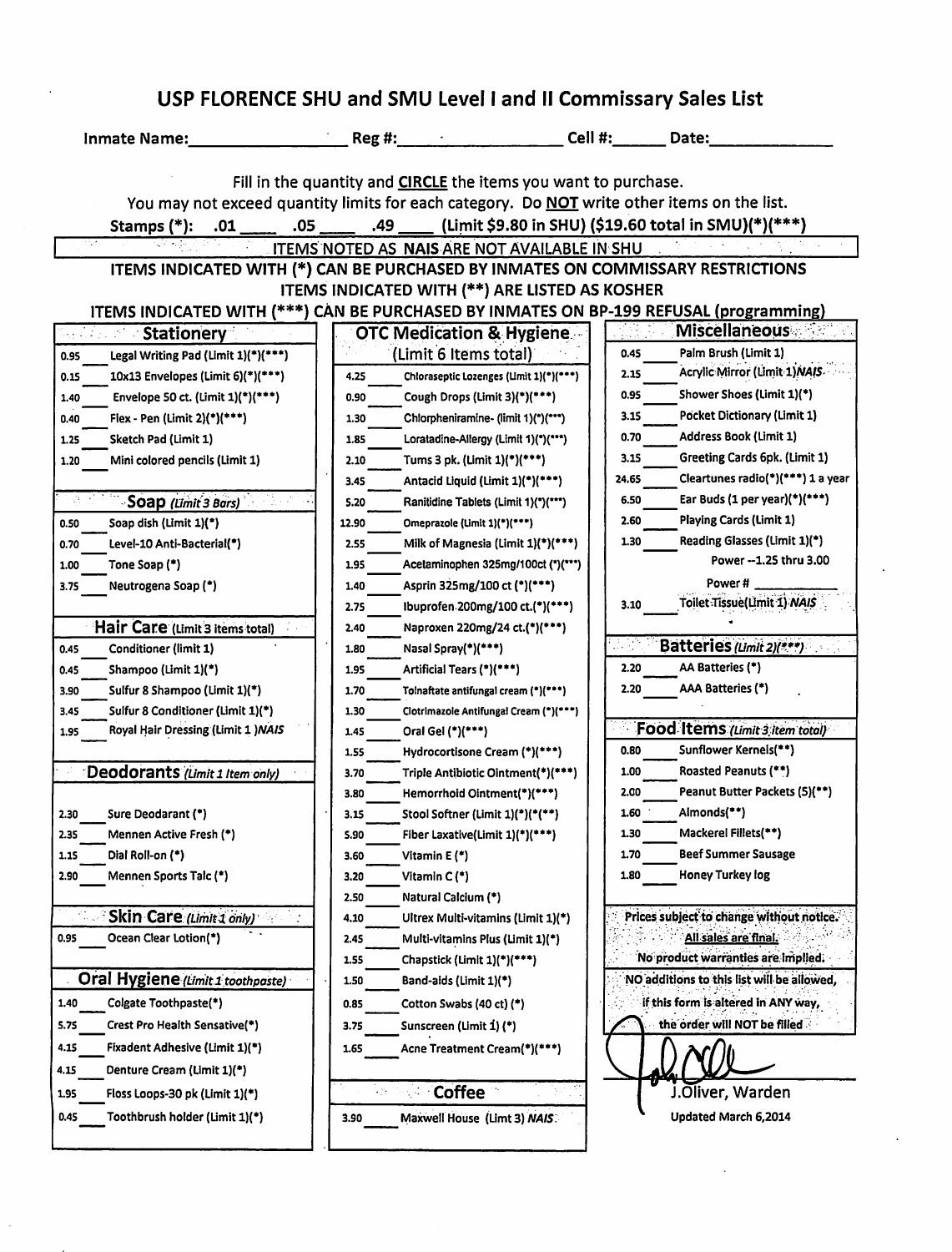|                                                                                                                                                                                                                                                                                                                                                                                                                                                                                                                                                                                                                                                                                                                                                                                                                                                                                                                                                                                                                                                                                                                                                                                                                                                                                                                                                                                                                                                                                                               |                                                                                                                                                                                                                                                                                                                                                                                                                                                                                                                                                                                                                                                                                                                                                                                                                                                                                                                                                                                                                                            | USP FLORENCE SMU - Commissary Sales List - Level 3 and 4                                                                                                                                                                                                                                                                                                                                                                                                                                                                                                                                                                                                                                                                                                                                                                                                                                                                                                                                                                                                                                                                                                                                                                                                                                                                                                                                                                                                                                                                                                                                                                                    |
|---------------------------------------------------------------------------------------------------------------------------------------------------------------------------------------------------------------------------------------------------------------------------------------------------------------------------------------------------------------------------------------------------------------------------------------------------------------------------------------------------------------------------------------------------------------------------------------------------------------------------------------------------------------------------------------------------------------------------------------------------------------------------------------------------------------------------------------------------------------------------------------------------------------------------------------------------------------------------------------------------------------------------------------------------------------------------------------------------------------------------------------------------------------------------------------------------------------------------------------------------------------------------------------------------------------------------------------------------------------------------------------------------------------------------------------------------------------------------------------------------------------|--------------------------------------------------------------------------------------------------------------------------------------------------------------------------------------------------------------------------------------------------------------------------------------------------------------------------------------------------------------------------------------------------------------------------------------------------------------------------------------------------------------------------------------------------------------------------------------------------------------------------------------------------------------------------------------------------------------------------------------------------------------------------------------------------------------------------------------------------------------------------------------------------------------------------------------------------------------------------------------------------------------------------------------------|---------------------------------------------------------------------------------------------------------------------------------------------------------------------------------------------------------------------------------------------------------------------------------------------------------------------------------------------------------------------------------------------------------------------------------------------------------------------------------------------------------------------------------------------------------------------------------------------------------------------------------------------------------------------------------------------------------------------------------------------------------------------------------------------------------------------------------------------------------------------------------------------------------------------------------------------------------------------------------------------------------------------------------------------------------------------------------------------------------------------------------------------------------------------------------------------------------------------------------------------------------------------------------------------------------------------------------------------------------------------------------------------------------------------------------------------------------------------------------------------------------------------------------------------------------------------------------------------------------------------------------------------|
| Inmate name:                                                                                                                                                                                                                                                                                                                                                                                                                                                                                                                                                                                                                                                                                                                                                                                                                                                                                                                                                                                                                                                                                                                                                                                                                                                                                                                                                                                                                                                                                                  | Reg#                                                                                                                                                                                                                                                                                                                                                                                                                                                                                                                                                                                                                                                                                                                                                                                                                                                                                                                                                                                                                                       | Date:                                                                                                                                                                                                                                                                                                                                                                                                                                                                                                                                                                                                                                                                                                                                                                                                                                                                                                                                                                                                                                                                                                                                                                                                                                                                                                                                                                                                                                                                                                                                                                                                                                       |
| Stamps $(*)$ :                                                                                                                                                                                                                                                                                                                                                                                                                                                                                                                                                                                                                                                                                                                                                                                                                                                                                                                                                                                                                                                                                                                                                                                                                                                                                                                                                                                                                                                                                                | Fill in the quantity and CIRCLE the items you want to purchase.                                                                                                                                                                                                                                                                                                                                                                                                                                                                                                                                                                                                                                                                                                                                                                                                                                                                                                                                                                            | You may not exceed the quantity limits for each category. Do not write other items on this list.<br>ITEMS MARKED (***) ARE ITEMS THAT CAN ONLY BE PURCHASED WHILE ON BP-199 REFUSAL                                                                                                                                                                                                                                                                                                                                                                                                                                                                                                                                                                                                                                                                                                                                                                                                                                                                                                                                                                                                                                                                                                                                                                                                                                                                                                                                                                                                                                                         |
|                                                                                                                                                                                                                                                                                                                                                                                                                                                                                                                                                                                                                                                                                                                                                                                                                                                                                                                                                                                                                                                                                                                                                                                                                                                                                                                                                                                                                                                                                                               | <b>Photo Tickets (limit 10):</b>                                                                                                                                                                                                                                                                                                                                                                                                                                                                                                                                                                                                                                                                                                                                                                                                                                                                                                                                                                                                           | $1.00$ each                                                                                                                                                                                                                                                                                                                                                                                                                                                                                                                                                                                                                                                                                                                                                                                                                                                                                                                                                                                                                                                                                                                                                                                                                                                                                                                                                                                                                                                                                                                                                                                                                                 |
|                                                                                                                                                                                                                                                                                                                                                                                                                                                                                                                                                                                                                                                                                                                                                                                                                                                                                                                                                                                                                                                                                                                                                                                                                                                                                                                                                                                                                                                                                                               |                                                                                                                                                                                                                                                                                                                                                                                                                                                                                                                                                                                                                                                                                                                                                                                                                                                                                                                                                                                                                                            |                                                                                                                                                                                                                                                                                                                                                                                                                                                                                                                                                                                                                                                                                                                                                                                                                                                                                                                                                                                                                                                                                                                                                                                                                                                                                                                                                                                                                                                                                                                                                                                                                                             |
| रहाराष्ट्<br>Stationery and the stationary<br>0.95<br>Legal Writing Pad (Limit one) (*)(***)<br>0.15<br>10 X 13 Envelope (Limit six)(*)(***)<br>1.40<br>Envelope 50 ct. (Limit one)(*)(***)<br>0.40<br>Flex Pen (Limit two)(*)(***)<br>3.15<br>Greeting Cards 6pk (Limit one)<br>1.25<br>Sketch Pad (Limit One)<br>$1.20^{-}$<br>Mini Colored Pencils (Limit One)<br><b>Miscellaneous</b><br>2.20<br>AA Batteries (limit of 2)(***)<br>2.20<br>AAA Batteries (limit 2)(***)<br>6.50<br>Koss Earbuds (Limit one)(*)(***)<br>0.45<br>Palm Brush (Limit one)<br>2.15<br>Acrylic Mirror (Limit one)<br>0.95<br>Shower Shoe (Limit one)(*)<br>3.15<br>Pocket Dictionary (Limit one)<br>1.70<br>Address Book (Limit one)<br>4.75<br><b>Chess Set (Limit One)</b><br>2.60<br>Playing Cards (Limit one)<br>0.95<br>Cereal Bowl & Lid (Limit one)<br>1.85<br>22 oz Clear Mug (Limit one)<br>5.20<br>Fragrance Oil (Limit one)<br>1.25<br>Reading Glasses (Limit one)(*)<br>Power - 1.25 thru 3.00<br>3.10<br>Toilet Tissue 4 pack(Limit 1)<br>Phot Album Refills (Limit 1)<br>4.50<br>2.60<br>Watch Battery CR2016 (Limit 1 per year)<br>Watch Battery CR2025 (Limit 1 per year)<br>2.60<br>24.65<br>Clear Tunes CT-80 Radio (***)<br>Soap (Limit three bars total)<br>3.75<br>Neutrogena(*)<br>0.70<br>Level 10 antibacterial (*)<br>1.00<br>Tone Soap(*)<br>$0.50$ $\Box$<br>Soap dish(Limit 1)(*)<br><b>Hair Care (Limit one each)</b><br>0.45<br>Shampoo (*)<br>0.45<br>Conditioner (*)<br>Pantene Shampoo<br>6.10 | <b>Snacks</b><br>LIMIT OF 10 TOTAL<br>0.55<br>Granola Bar<br>0.90<br>Pay Day<br>0.90<br><b>Almond Snickers Bar</b><br>0.90<br>Twix<br>0.90<br>Kit Kat<br>0.90<br><b>Three Musketeers</b><br>0.80<br><b>Sunflower Kernals</b><br><b>Meats</b><br><b>LIMIT OF 6 TOTAL</b><br>1.30<br>Mackerel Fillets (**)<br>2.60<br>Tuna $($ **)<br>1.70<br><b>Beef Suimmer Sausage</b><br>1.70<br><b>Hot &amp; Spicy Sausage</b><br>1.80<br><b>Honey Pepper Turkey Log</b><br>2.05<br><b>Pink Salmon</b><br><b>Food Items</b><br><b>LIMIT OF 4 TOTAL</b><br>2.30<br>Chips of the month (Limit 1)<br><b>Roasted Peanuts</b><br>2.40<br>2.50<br>Cashews<br>1.60<br><b>Almonds</b><br>2.35<br>Peanut Butter (**)<br>1.30<br>White Rice (**)<br>1.70<br>Refried Beans (**)<br>0.80<br>Mac & Cheese<br>1.80<br><b>Sharp Cheese Cup</b><br>1.80<br>Jalapeno Cheese Cup<br><b>Drinks</b><br><b>LIMIT OF 3 TOTAL</b><br>Taster's Choice (**)<br>8.35<br>3.20<br>Colombian Coffee (**)<br>1.00<br>Non-Dairy Creamer (**)<br>1.40<br>Hawaiian Punch Fruit Juice Red | Deodorant (Limit one each)<br>1.15<br>Dial Roll On (*)<br>2.30<br>Sure Deodorant(*)<br>2.35<br>Mennen Active Fresh(*)<br><b>OTC Medications &amp; Hygiene</b><br>(Limit one of each item)<br>4.25<br>Chloraseptic Lozenges (Limit one)(*)(***)<br>0.90<br>Cough Drops (Limit one)(")(""")<br>1.25<br>Chlorpheniramine (Limit one)(*)(***)<br>Loratadine - Allergy (Limit one) (*)(***)<br>1.75<br>2.10<br>Tums 3 pk. (Limit one) $(*)$ (***)<br>3.35<br>Antacid Liquid (Limit one) (*)<br>5.20<br>Ranitidine tablets (Limit one)(*)(***)<br>10.80<br>Omeprazole/Prilosec (Limit one)(*)(***)<br>2.35<br>Milk of Magnesia (Limit one)(*)(***)<br>1.90<br>Acetaminophen 325mg/100 ct.(*)(***)<br>1.40<br>Aspirin 325mg/100 ct.(*)(***)<br>2.70<br>Ibuprofen 200mg/100 ct.(*)(***)<br>2.30<br>Naproxen 220mg/24 ct.(*)(***)<br>1.80<br>Nasal Spray (*)(***)<br>1.95<br>Artificial Tears (*)(***)<br>1.70<br>Tolnaftate antifungal cream (*)(***)<br>1.30<br>Clotrimazole antifungal cream(*)(***)<br>1.45<br>Oral Gel (*)(***)<br>1.50<br>Hydrocortisone cream 0.5% (*)(***)<br>4.20<br>Triple Antibiotic ointment (*)(***)<br>3.10<br>Hemorrhold ointment (*)(***)<br>3.15<br>stool softener (Limit one) (*)(***)<br>5.90<br>Fiber Laxative (Limit one)(*)(***)<br>3.60<br>Vitamin $E(t)$<br>3.20<br>Vitamin C (*)<br>2.50<br>Natural Calcium (*)<br>Ultrex Multi-vitamins (Limit one)(*)<br>4.10<br>2.45<br>Multi-vitamins Plus (Limit one) (*)<br>1.55<br>Chapstick (Limit one) (*)(***)<br>Band-aids (Limit one) (*)<br>1.50<br>0.85<br>Cotton Swabs (40 ct)(*)<br>Sunscreen (Limit 1) (*)<br>3.75<br>Acne Treatment Cream(*)(***)<br>1.65 |
| 3.90<br>Sulfur 8 Shampoo (*)<br>Sulfur 8 Conditioner(*)<br>3.45<br>2-in-1 Shampoo+Conditioner<br>2.50<br>Royal Crown Hair Dressing<br>1.95                                                                                                                                                                                                                                                                                                                                                                                                                                                                                                                                                                                                                                                                                                                                                                                                                                                                                                                                                                                                                                                                                                                                                                                                                                                                                                                                                                    | 1.40<br>Hawaiian Punch Berry Limeade<br>1.80<br>Tea Bags - Keefe Tea<br><b>Cookies and Crackers</b>                                                                                                                                                                                                                                                                                                                                                                                                                                                                                                                                                                                                                                                                                                                                                                                                                                                                                                                                        | Prices subject to change without notice.<br>All sales are final.<br>No product warranties are implied.                                                                                                                                                                                                                                                                                                                                                                                                                                                                                                                                                                                                                                                                                                                                                                                                                                                                                                                                                                                                                                                                                                                                                                                                                                                                                                                                                                                                                                                                                                                                      |
| <b>Skin Care (Limit one each)</b><br>2.15<br>Aloe Vera Lotion (*)<br>4.95<br>Lubriderm (*)<br>Cocoa Butter Lotion(*)<br>2.15<br>1.30<br>Cocoa Butter Stick(Limit 2)                                                                                                                                                                                                                                                                                                                                                                                                                                                                                                                                                                                                                                                                                                                                                                                                                                                                                                                                                                                                                                                                                                                                                                                                                                                                                                                                           | <b>LIMIT OF 2 TOTAL</b><br><b>Buds Best Cookies</b><br>1.05<br>1.90<br><b>Saltine Crackers</b>                                                                                                                                                                                                                                                                                                                                                                                                                                                                                                                                                                                                                                                                                                                                                                                                                                                                                                                                             | Items with an asterisk (*) are on the<br>commissary restriction list.                                                                                                                                                                                                                                                                                                                                                                                                                                                                                                                                                                                                                                                                                                                                                                                                                                                                                                                                                                                                                                                                                                                                                                                                                                                                                                                                                                                                                                                                                                                                                                       |
| 2.05<br>Noxzema<br>Oral Hygiene (Limit one each)                                                                                                                                                                                                                                                                                                                                                                                                                                                                                                                                                                                                                                                                                                                                                                                                                                                                                                                                                                                                                                                                                                                                                                                                                                                                                                                                                                                                                                                              | 1.95<br><b>Cheese Crackers</b><br><b>Soups</b>                                                                                                                                                                                                                                                                                                                                                                                                                                                                                                                                                                                                                                                                                                                                                                                                                                                                                                                                                                                             | Items with two asterisks (**) are Kosher.                                                                                                                                                                                                                                                                                                                                                                                                                                                                                                                                                                                                                                                                                                                                                                                                                                                                                                                                                                                                                                                                                                                                                                                                                                                                                                                                                                                                                                                                                                                                                                                                   |
| Colgate Toothpaste (*)<br>1.40<br>Crest Pro Health Sensative(*)<br>5.75<br>4.15<br>Denture Adhesive(*)<br>1.25<br>Dental Flossers(*)<br>Toothbrush holder (Limit 1)(*)<br>0.45<br>0.90 <sub>1</sub><br>Toothbrush(*)<br>Circle one: Medium or Soft                                                                                                                                                                                                                                                                                                                                                                                                                                                                                                                                                                                                                                                                                                                                                                                                                                                                                                                                                                                                                                                                                                                                                                                                                                                            | LIMIT OF 10 TOTAL<br>0.25<br>Ramen Chili<br>0.25<br>Ramen Chicken<br>0.25<br>Ramen Beef<br>0.25<br>Ramen Oriental                                                                                                                                                                                                                                                                                                                                                                                                                                                                                                                                                                                                                                                                                                                                                                                                                                                                                                                          | J.Oliver, Warden<br>Updated November 20, 2013                                                                                                                                                                                                                                                                                                                                                                                                                                                                                                                                                                                                                                                                                                                                                                                                                                                                                                                                                                                                                                                                                                                                                                                                                                                                                                                                                                                                                                                                                                                                                                                               |